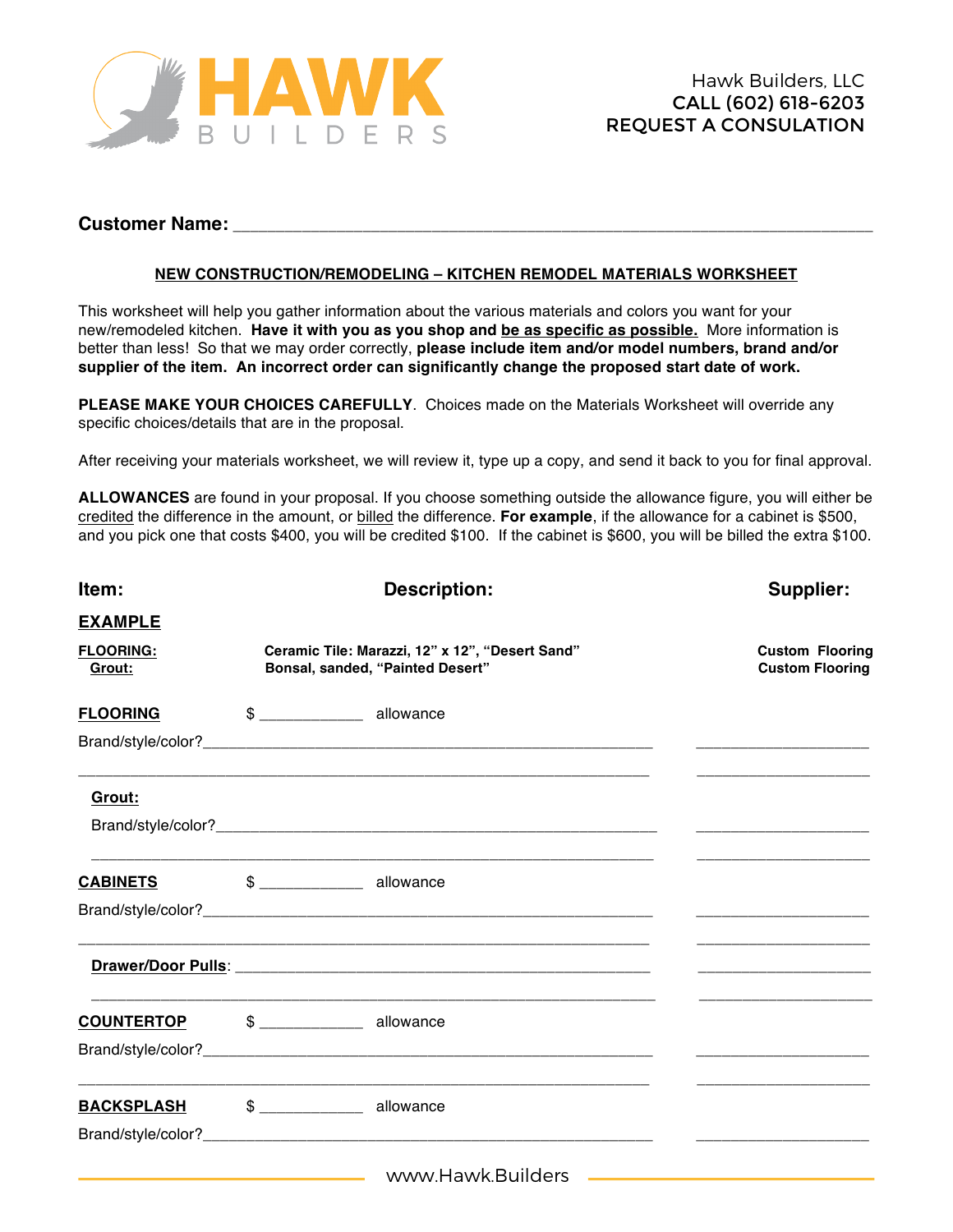

| <b>SINK</b>             |                                                                                                                       |
|-------------------------|-----------------------------------------------------------------------------------------------------------------------|
|                         |                                                                                                                       |
|                         |                                                                                                                       |
|                         |                                                                                                                       |
|                         |                                                                                                                       |
| <b>FAUCET</b>           |                                                                                                                       |
|                         |                                                                                                                       |
|                         |                                                                                                                       |
| <b>GARBAGE DISPOSAL</b> |                                                                                                                       |
|                         | <u> 1989 - Johann Barbara, martin da kasar Amerikaan kasar dalam kasar dalam kasar dalam kasar dalam kasar dalam </u> |
|                         |                                                                                                                       |
| <b>STOVE</b>            |                                                                                                                       |
|                         |                                                                                                                       |
|                         |                                                                                                                       |
| <b>RANGE HOOD</b>       |                                                                                                                       |
|                         | <u> 1980 - Johann Barbara, martxa al III-lea (h. 1980).</u>                                                           |
|                         |                                                                                                                       |
| <b>REFRIGERATOR</b>     |                                                                                                                       |
|                         | <u> 1980 - Johann Barn, mars eta bat eta bat erroman erroman erroman erroman erroman erroman erroman erroman err</u>  |
|                         |                                                                                                                       |
| <b>DISHWASHER</b>       |                                                                                                                       |
|                         |                                                                                                                       |
|                         |                                                                                                                       |
| <b>LIGHTING</b>         |                                                                                                                       |
| Brand/style/color?      |                                                                                                                       |
|                         |                                                                                                                       |
| <b>DOORS</b>            |                                                                                                                       |
|                         |                                                                                                                       |
|                         |                                                                                                                       |
| <b>WINDOWS</b>          |                                                                                                                       |
|                         |                                                                                                                       |
|                         |                                                                                                                       |
| <b>PAINT</b>            |                                                                                                                       |
|                         |                                                                                                                       |
|                         |                                                                                                                       |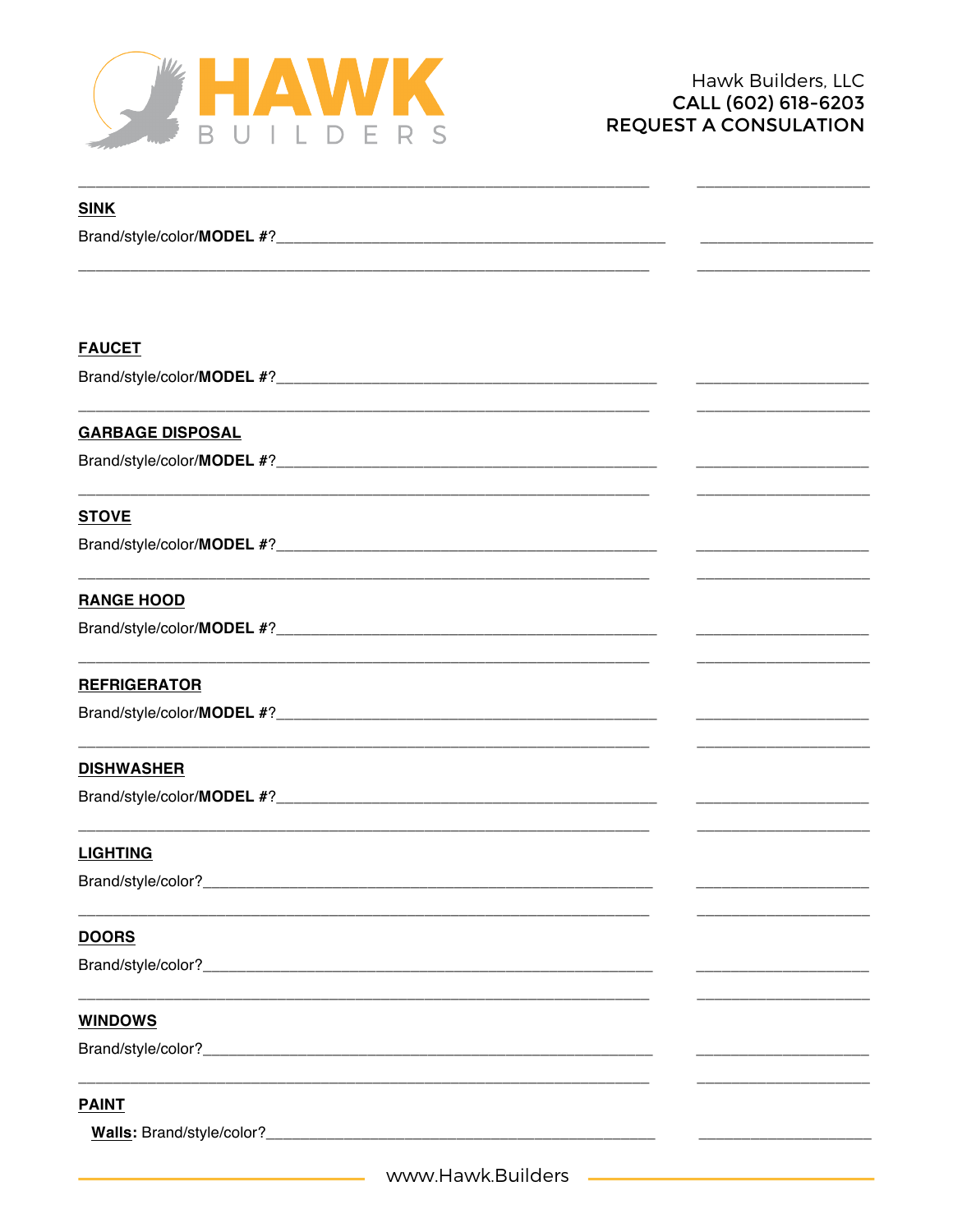

| Trim: Brand/style/color?    |  |
|-----------------------------|--|
|                             |  |
| Ceiling: Brand/style/color? |  |
|                             |  |

## **WALL COVERINGS**

## **MISCELLANEOUS**